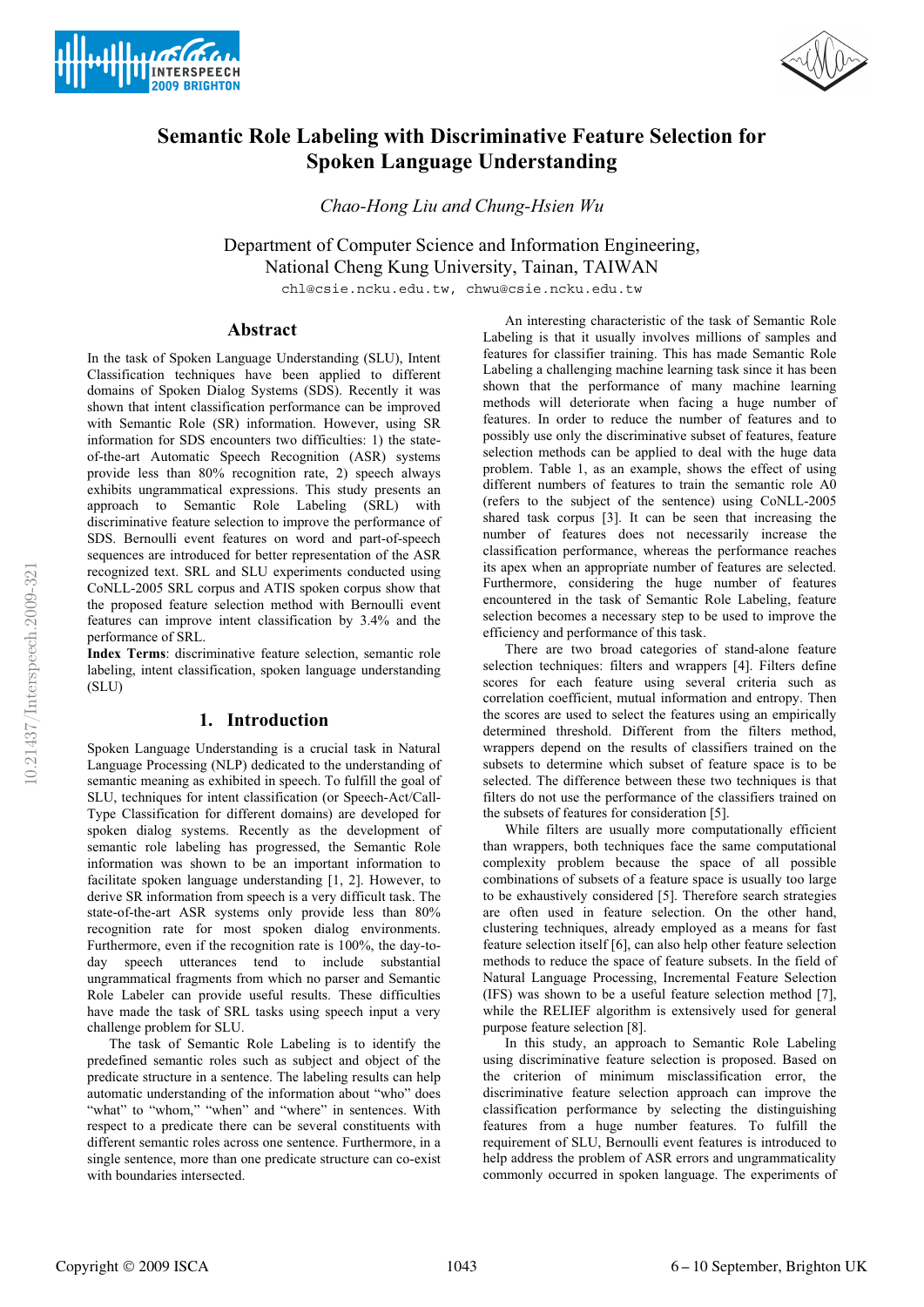Table 1. *The Effect of Number of Features Selected on the Performance of Semantic Role Labeling on A0.* 

| Testset      | $#$ features | Precision | Recall | F1     |
|--------------|--------------|-----------|--------|--------|
| <b>Brown</b> | 2,000        | 51.51%    | 86.69% | 64.62  |
|              | 10,000       | 55.91%    | 83.76% | 67.06  |
|              | 40,000       | 57.27%    | 83.27% | 67.86* |
|              | 200,000      | 56.18%    | 82.68% | 66.90  |
|              | ALL          | 54.13%    | 82.09% | 65.24  |
| WSJ          | 2,000        | 44.54%    | 88.13% | 59.18  |
|              | 10,000       | 53.64%    | 83.62% | 65.36  |
|              | 40,000       | 56.87%    | 81.23% | 66.90* |
|              | 200,000      | 57.01%    | 80.83% | 66.86  |
|              | ALL          | 56.80%    | 80.29% | 66.53  |

The values with an asterisk indicate the highest F-score.

evaluation on the performance SRL and SLU using CoNLL-2005 SRL corpus and ATIS corpus [9, 10] were conducted and confirmed the effectiveness of the proposed approach.

The organization of this paper is as follows. Section 2 gives an overview of the system architecture and presents the features used in our system. Section 3 describes the proposed discriminative feature selection method. Section 4 provides the experiments on performance evaluation of the proposed methods. The last section presents the conclusions.

# **2. System Architecture**

The Intent Classification system employed in this study follows the iterative approach as described in [1]. The training steps of the intent classification system are as follows:

- 1. Automatically deriving the intent-related SRL results from the general domain corpus and the specific domain corpus using predicate/argument pairs.
- 2. Grouping these primitive predicate/argument pairs into semantically equivalent groups with "mapping rules" written by experts to form the "Intents" for the domain in question.
- 3. Automatically tagging the corpus with these mapping rules for initialization.
- 4. Training the classifiers using the tagged portion of the corpus.
- 5. Classifying the corpus using the trained classifiers.
- 6. Evaluating if the performance of the classifiers is better than the previous results. If yes, then go to Step 4; else stop.

The objective of involving experts in grouping semantically equivalent pairs is to ease the job of the design of spoken dialog systems. It was shown that this iterative approach can greatly eliminate the under-performance of SRL resulting from ASR errors, with which experiments on the transcribed speech presents only about 4% edge over experiments on the text obtained from ASR [1].

For SRL performance evaluation on the ATIS corpus the intentions are grouped manually into five semantic classes as listed below. These intents are not necessarily of strict predicate/argument format because in the ATIS corpus many utterances do not even contain a predicate.

- Class 1: list/flight; need/flight; find/flight; show/flight; know/flight
- Class 2: book/flight; cancel/
- Class 3: cost/fare; show/fare; cheapest/; better/; lowest/



Bernoulli event of [Flight from] may be used to classify the intent

Figure 1: *A Common Ungrammatical Utterance from ATIS Corpus Exhibits the Difficulty for SLU.*

- Class 4: arrive/; depart/; stop/; leave/; return/; visit/; travel/; /between; /from; /to
- Class 5: serve/dinner; serve/breakfast; /transportation; /airline; /airport

#### **2.1. Semantic Role Labeling**

In a common architecture an SRL system is divided into three consecutive stages: Sample Pruning, Argument Identification, and Argument Classification.

In the Sample Pruning stage, each constituent is usually grouped into a possible argument (Non-NULL) or a null argument (NULL) using heuristic rules or classifiers. The constituents determined as unlikely to be an argument are then pruned out in both training and test procedures.

In the Argument Identification stage, a classifier is trained using the remaining samples to actually detect if a constituent is an argument of a semantic role or not, pretending that no constituents are pruned out. It was shown that a classifier trained on the pruned sample subset derived from the Sample Pruning stage has a comparable performance compared to the one trained on the whole sample space.

In the Argument Identification stage, using the same pruned sample space of constituents, a classifier (or classifiers) is trained to determine the semantic role of a constituent. In this stage, the results of the semantic role classifier can be inconsistent with each other across a sentence with respect to a predicate. Therefore in most systems a simple conflict resolution or a sophisticated global inference method is always applied to yield the final labeled results [11]. This conflict resolution or inference method can be regarded as a part of the Argument Identification stage, and is usually used as a means to introduce the linguistic knowledge into to the Semantic Role Labeling task.

#### **2.2. Features for SRL and Intent Classification**

The baseline features employed in this research consist of the commonly used features for Semantic Role Labeling and some additional features used in highly ranked systems reported in CoNLL-2005 SRL shared task. We will also introduce new type of features, which incurs tens of millions of features for the problem, to show how the new features and feature selection can be applied to improve the labeling performance. Following most systems reported in CoNLL-2005, the entities considered in this paper are the constituents of a parse tree of the sentence to be labeled, by which the structural features can be extracted accordingly. These commonly used feature types are listed as follows.

- Predicate and its POS; Word/Stem/POS of Head
- Sub-categorization; Governing Category; Phrase Type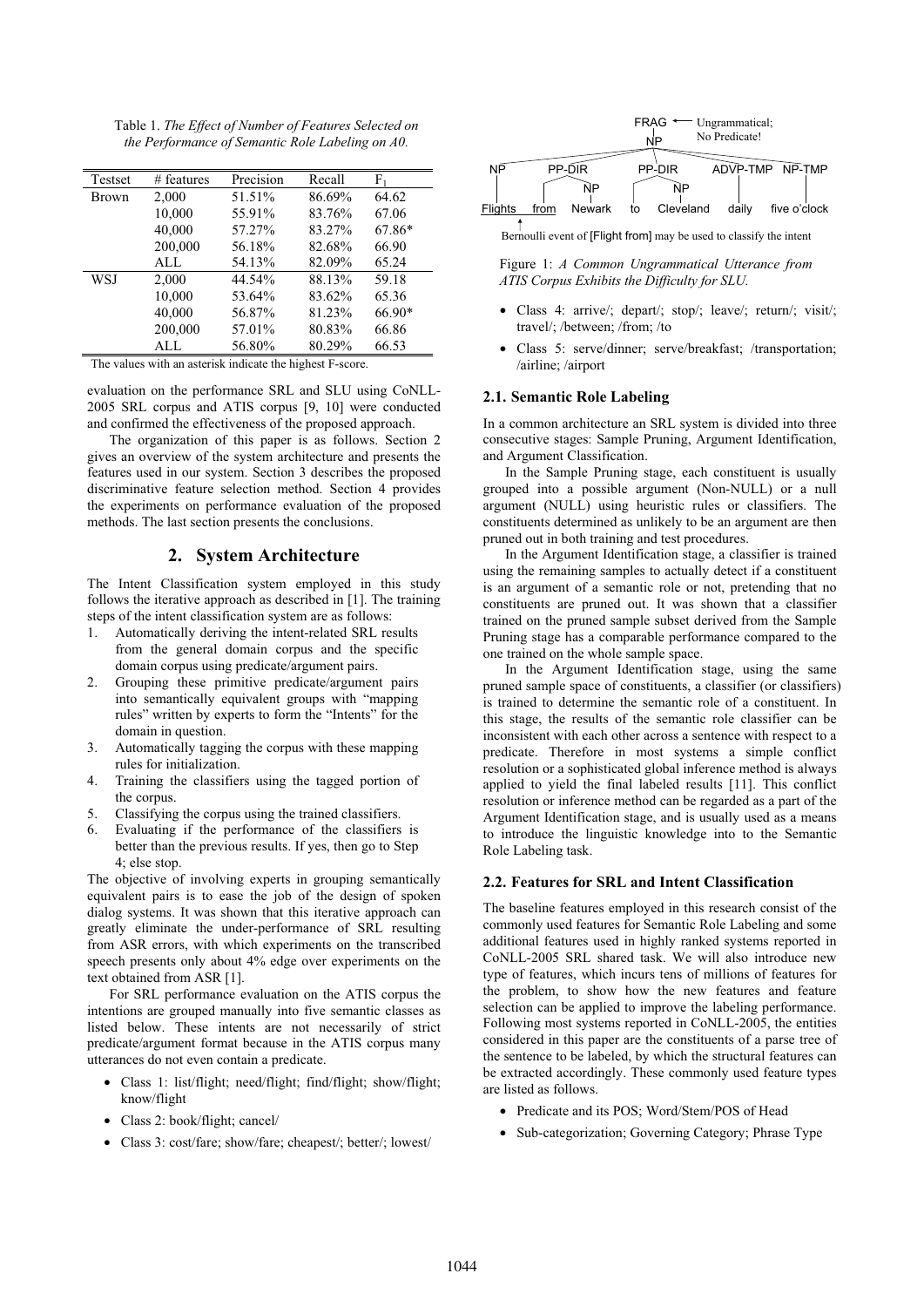- Voice; Named Entities
- First Word/Stem/POS; Last Word/Stem/POS
- Chunk; Chunk Pattern Length
- Path; Path to Apex Upward and Downward (ApexPath)
- Position: Clause Relative Position (CRPosition)

#### *2.2.1. Bernoulli Event Features*

To exploit the benefit provided by feature selection, new types of features in addition to the baseline features can be introduced without prudent consideration of whether they are linguistically sound to the task of Semantic Role Labeling. Inspired by the *N*-gram based metrics such as BLEU [12] and NIST [13] used in machine translation evaluation, a reasonable representation of an argument or a chunk is defined to comprise the Bernoulli events of continuous word sequences of lengths one to three and their corresponding POS sequences. Since the number of all POS tags (including punctuation marks) used in Penn Treebank [10] is 53, the total number of features for Bernoulli events of POS sequences is therefore  $\sum_{i=1}^{3} 53^{i} = 151,739$ , and the number of word sequences alone easily exceeds millions.

Utterances of spoken language are usually ungrammatical and impose great challenges on parsing and other NLP tasks such as Semantic Role Labeling. Since the results of SRL are crucial for spoken language understanding, it is especially beneficial if the performance of SRL can be improved even if the input utterance is ungrammatical. Fig. 1 shows an ungrammatical utterance that contains no predicate, which makes the task of SRL unable to proceed. However, with the introduction of the "Flight from" Bernoulli event feature, it is possible for the task of intent classification to correctly identify the intent, thus improves the performance of spoken language understanding.

#### **3. Discriminative Feature Selection**

In this paper the Discriminative Feature Selection method is adopted by considering the likelihood [7] and loss function in data classification to provide discriminative property such that the yielded feature space is not only very highly representative to the original feature space but also minimizing the misclassification rate. The proposed feature selection method is described as follows.

With an initial feature space  $S = \emptyset$  (an empty set), the optimal classification model, implemented using SVMs in this research, can be obtained as

$$
\Lambda_{S \cup f}^* = \arg \max_{\Lambda \in \Gamma_{S \cup f}} \left( DL(\Lambda_{S \cup f}) - DL(\Lambda_S) \right) \tag{1}
$$

where  $\Gamma_{S \cup f}$  is the set of all possible models with feature space  $S \cup f$  which is the union of the original feature set *S* and the newly included feature *f*, and  $\Lambda_s$  is a classification model trained using *S*.  $\hat{f}$  is then iteratively adjoined into *S* satisfying the following condition.

 $\hat{f} = \arg \max_{f} \left( DL(\Lambda_{S \cup f}) - DL(\Lambda_{S}) \right)$  (2)

The discriminative likelihood for model  $\Lambda_s$  is defined as

$$
DL(\Lambda_{S}) = (1 - \kappa) \cdot L_{likelihood}(\Lambda_{S}) - \kappa \cdot L_{loss}(\Lambda_{S})
$$
 (3)

where  $L_{likelihood}(\Lambda_{S})$  is the likelihood of model  $\Lambda_{S}$  and  $L_{loss}(\Lambda_{\rm S})$  is the loss of model  $\Lambda_{\rm S}$ . The likelihood function is defined as

Table 2. *Contributions of Structural Features for SRL.* 

| Increase in $F_1$ | Path     | ApexPath | Position | Bernoulli |
|-------------------|----------|----------|----------|-----------|
| A0                | 05.07    | 03.24    | 05.10    | 05.87     |
| A1                | 02.51    | 04.93    | 06.37    | 05.57     |
| A2                | 20.27    | 19.37    | 18.95    | 11.20     |
| $A3*$             | $-19.19$ | $-20.83$ | $-25.75$ | $-22.58$  |
| AM-ADV            | 12.99    | 08.44    | 09.81    | 09.24     |
| $AM-DIR*$         | $-05.64$ | $-06.89$ | $-10.66$ | $-07.82$  |
| AM-DIS            | 37.86    | 36.80    | 37.25    | 17.79     |
| $AM-LOC*$         | $-10.91$ | $-14.29$ | $-13.33$ | $-10.81$  |
| AM-MNR            | 11.25    | 08.08    | 10.12    | 05.73     |
| AM-MOD            | 49.36    | 28.16    | 37.90    | 36.74     |
| $AM-NEG*$         | $-30.00$ | $-23.08$ | $-09.52$ | $-08.70$  |
| AM-TMP            | 42.81    | 39.83    | 42.79    | 37.91     |
| $R-A0$            | 30.15    | 43.35    | 04.50    | 03.63     |
| $R - A1$          | 30.48    | 14.92    | 29.08    | 11.63     |
| $R-A2*$           | $-06.65$ | $-13.92$ | $-04.52$ | $-08.78$  |
| R-AM-LOC*         | $-26.97$ | $-30.14$ | -19.89   | $-20.52$  |
| R-AM-MNR          | 22.27    | 29.40    | 25.58    | 24.44     |
| R-AM-TMP          | 24.62    | 06.80    | 10.18    | 05.82     |
| V                 | 11.55    | 04.66    | 07.49    | 08.42     |

Roles with an asterisk are those shown to have negative impact.

$$
L_{likelihood}(\Lambda_S) = \sum_{i=1}^{N} \sum_{k=1}^{K} (p(x_i | C_k) \log p_{sym}(C_k | x_i) \cdot I(x_i \in C_k)) \quad (4)
$$

where *I* is an indicator function with the value being 1 if sample  $x_i$  belongs to class  $C_k$ . The loss function is defined as

$$
L_{loss}(\Lambda_S) = \frac{1}{N} \sum_{i=1}^{N} \sum_{k=1}^{K} d_k(x_i; \Lambda_S) \cdot I(x_i \in C_k)
$$
 (5)

where  $d_k$  is the misclassification function, and is calculated as

$$
d_k(x_i; \Lambda_s) = -q_k(x_i; \Lambda_s) + Q_k(x_i; \Lambda_s)
$$
 (6)

where the discriminant function is defined as the loglikelihood of class  $C_i$  upon observing pattern  $x_i$  as

$$
q_j(x_i; \Lambda_s) = \log p_{sym}(C_j | x_i)
$$
 (7)

The anti-discriminant function with respect to class  $C_k$ upon observing pattern  $x_i$  is then calculated as

$$
Q_k(x_i; \Lambda_s) = \log \left\{ \frac{1}{K - 1} \sum_{j, j \neq k} \exp(\eta \cdot q_j(x_i; \Lambda_s)) \right\}^{\frac{1}{\eta}}
$$
(8)

#### **4. Performance Evaluation**

To evaluate the SRL performance of the proposed method, the CoNLL-2005 SRL corpus was used. The ATIS-3 (Air Travel Information System) corpus, obtained from Penn Treebank-3 (LDC99T42), was used for evaluation on the performance of intent classification. For efficient comparison to the proposed method, all the experiments were trained using sections 15-18 of CoNLL-2005 SRL corpus. SVM*light* [14] was adopted to implement the base SVM classifiers using polynomial kernel of degree 4.

#### **4.1. Contributions of Structural Features for SRL**

In this section the influence of four important structural features (Path, ApexPath, Position, and Bernoulli event features) on the performance of Semantic Role Labeling were evaluated because this kind of features comprise the majority of the entire feature space, where Bernoulli Event features are newly introduced in this research. Each of the four semantic role labelers is trained using the whole feature space except one of the four structural features without feature selection,